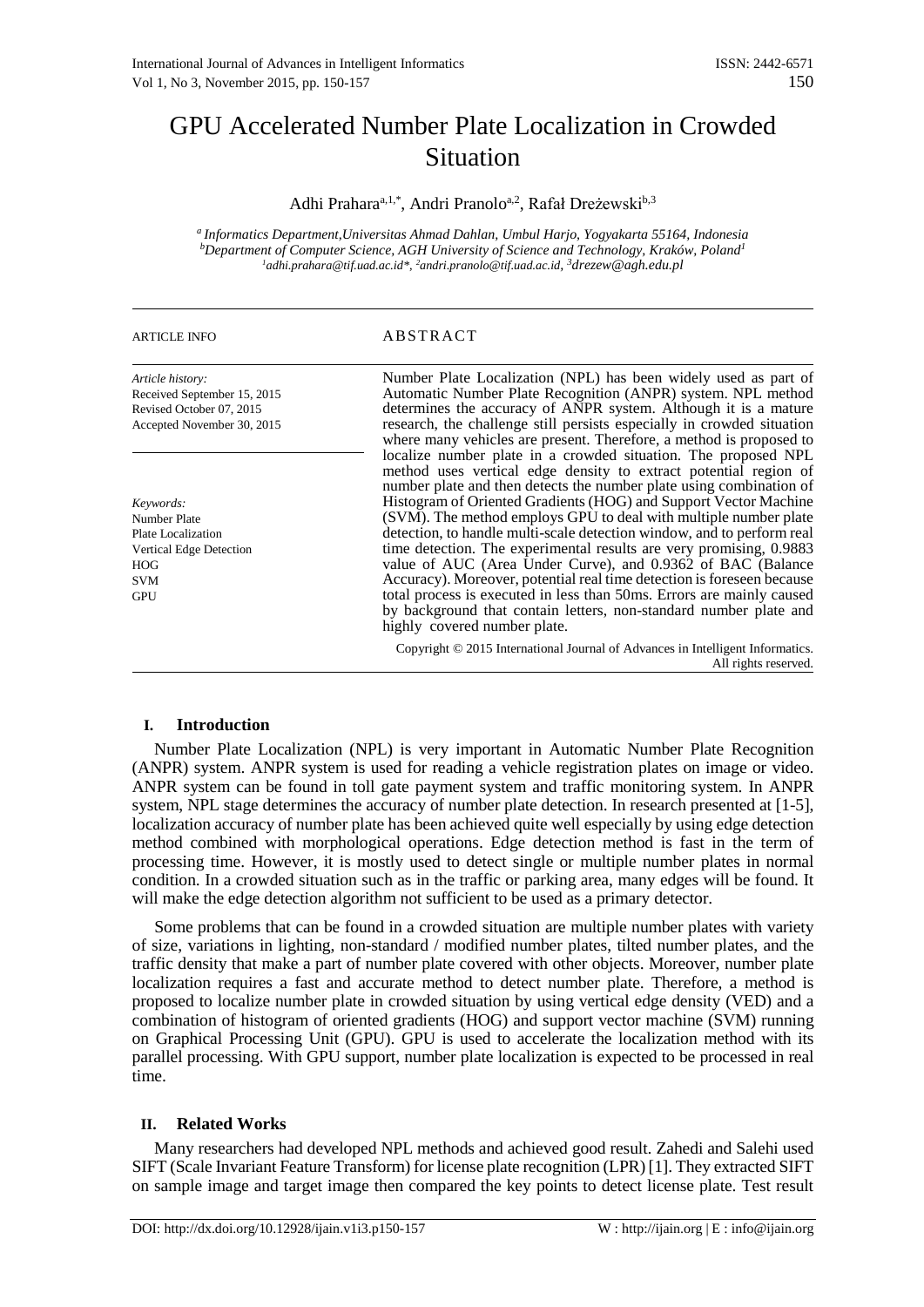showed that SIFT alone could detect license plate with accuracy up to 84%. The error was mainly caused by key points coming from the background. To increase the detection rate, they used preprocessing step by calculating density of vertical edge to crop the license plate candidate. By using preprocessing step before matching with SIFT, the recognition rate increased to 89%.

Mai *et. al* used edge based and morphological operation to locate license plate [2]. The system combined morphological and image subtraction operation on grayscale image to reduce license plate candidate area. They did image binarization based on threshold, edge detection using Canny, and morphological operation on binary image to remove small objects. They calculated the angle of license plate (LP) and then rotating license plate based on Radon transform and bilinear interpolation. They cut the license plate region based on measuring properties of Vietnam license plate regions. The test result showed 97.27% accuracy.

Tarabek presented a robust algorithm for license plate detection that could detect multiple license plates with various sizes in complex backgrounds [3]. The system used vertical edges and edge density features to find candidate license plate regions. The candidates were selected based on geometrical and textural properties. The efficiency of the method was improved using the integral edge image and two-stage candidate window detection. The results showed robustness and efficiency of proposed method.

Al-Ghaili *et. al* proposed a fast method of a car license plate detection [4]. They proposed a fast vertical edge detection algorithm (VEDA) based on the contrast between the grayscale pixels. VEDA was applied to detect vertical edges on previously enhanced image by using an unwanted-line elimination algorithm (ULEA) after binarizing the input image using adaptive thresholding (AT). They detected license plate by extracting the candidate region based on statistical and logical operations. The results showed accurate edge detection performance and faster processing than Sobel by five to nine times.

Dehshibi and Allahverdi used multiclass AdaBoost to detect Persian license plate [5]. The system consisted of plate localization, normalization, and license plate recognition. The highlighted step was multiclass AdaBoost to perform license plate localization. They used morphological operations before applying AdaBoost with haar-like features. The classifier was a ten-layer cascade of AdaBoost classifiers which included a total of 1800 features. The plate localization method had 96.93% accuracy on type 1 of Persian license plate.

The proposed method uses vertical edge density (VED) to extract candidate area of number plate and eliminate most of the background. Histogram of Oriented Gradients (HOG) is extracted on the candidate area and then used as input for Linear-Support Vector Machine (Linear-SVM) to be classified into number plate and non-number plate category. Edge-based detection technique is used because it is easy, straightforward [6] and resulted in good performance as mentioned in [1-4]. The combination of HOG and SVM is widely used in detection system and has a good performance [7] [8]. HOG is one of strong texture descriptor and has its own mechanism to deal with lighting as mentioned in [7]. Machine learning classifier gives good accuracy to deal with various condition. SVM is chosen because it has high tolerance level to new data sample, easy to tune the parameter, and need small data training.

### **III. Methodology**

The GPU accelerated number plate localization in crowded situation system uses combination of two localization methods and uses GPU as computing unit as shown in Fig. 1. In order to perform calculation in GPU, input image needs to be uploaded from CPU to GPU. The first stage of the method is localization of number plate region using vertical edge density. Input image is converted to grayscale then vertical edges are extracted using Sobel filter. To calculate the edges density, a box filter is used. Vertical edge density localized the region of number plate by removing most of the background with less density of vertical edges. Number plate region is determined by selecting area that has edge density above the given threshold.

At the second localization stage, HOG descriptors are extracted from the number plate region. Multi scale window is set up to perform multi window detection on number plate image. Detection is done using Linear-SVM with HOG features as an input and number plate category as an output.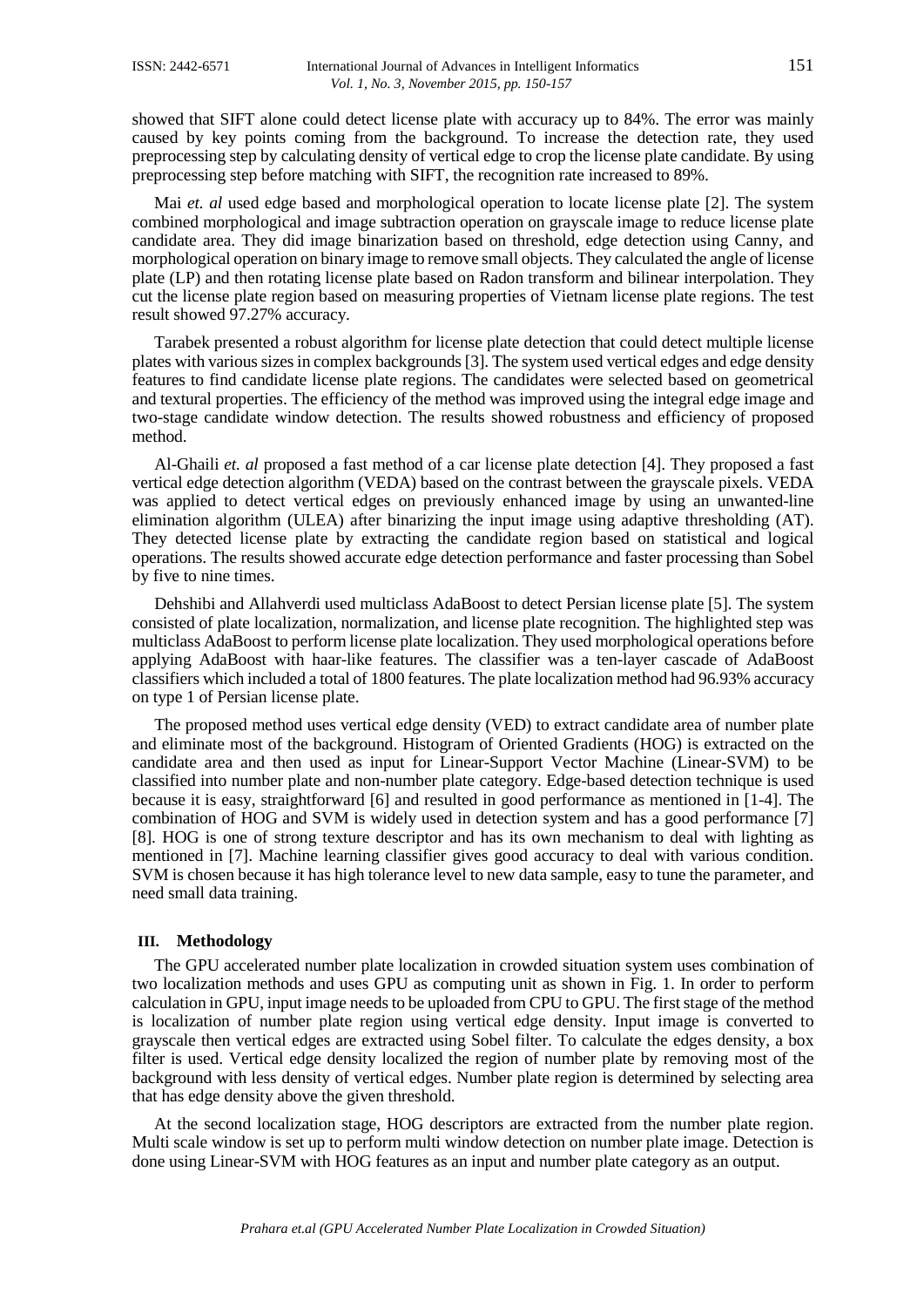The proposed method was built using Visual Studio 2010 with C++ language in addition of OpenCV 2.4.10 library with GPU support and NVidia CUDA Toolkit 6.5. Method runs on laptop with Intel Core i5 processor, NVidia GT 450M 2GB, and 8GB of RAM. All the methods use OpenCV library.



Fig. 1 Number Plate Localization (NPL) method

### *A. Dataset*

The dataset is a collection of traffic and parking area images from the internet and observation taken in daytime. The samples contain many vehicles with reasonable size and orientation of number plate that can be seen clearly by human. Training data are number plate cropped manually from training images and collection of negative data obtained from traffic and parking area environment in various size and orientation. Test data are images of vehicles in the street or parking area.

# *B. General Purpose-Graphic Processing Unit (GP-GPU)*

Most of graphics hardware is reinforced with Graphic Processing Unit (GPU). GPU is a high-level parallel architecture used to do fast operation in computer graphics. Usually GPU is used to convert numbers to image (computer graphics) and now can be used to convert image to numbers (computer vision). That process is known as GP-GPU (General Purpose-GPU) which used graphics card to do computation other than graphics [9]. GPU approach 2D image processing as 3D processing. Simply put, a quadrilateral polygon aligned to the area box on the screen and the image is rendered into the screen or as a buffer in memory. GPU executes many pixel shaders on floating-point image each time in parallel. This allows flexibility and precision pixel operations to be executed on the GPU without any lost in image quality.

#### *C. Vertical Edge Density*

Number plate area contains abundant of edges that is why edge-based technique is very effective to localize number plate. Compared to horizontal edge, vertical edge on number plate is stronger. Vertical edge is extracted using Sobel filter with vertical kernel operator [6]. By using vertical edge extracted by Sobel filter, a box filter is applied to calculate the local edge density. The region with edge density value greater than threshold is considered as region of number plate.

#### *D. Feature Extraction*

Histogram of Oriented Gradients (HOG) is used for feature extraction on number plate region. According to [7] in order to extract HOG descriptors on image, first we normalize gamma and color from input image then calculate the gradient. For color image, gradients are computed for each color channel, then the one with the largest norm is taken as the pixel's gradient vector. Image is divided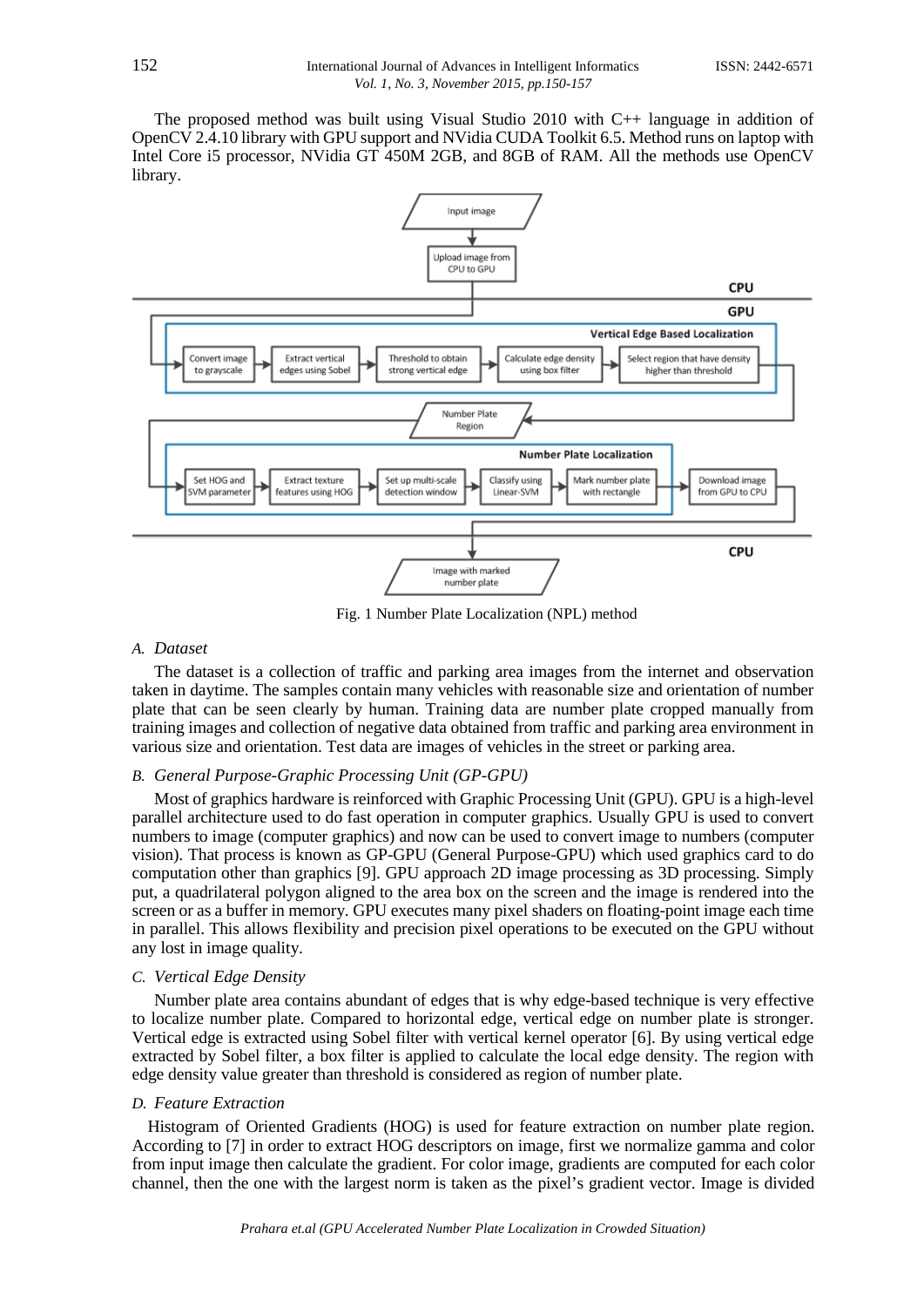#### ISSN: 2442-6571 International Journal of Advances in Intelligent Informatics 153 *Vol. 1, No. 3, November 2015, pp. 150-157*

into small spatial regions called cells. For each cell, accumulating a local 1-D histogram of gradient directions or edge orientations over the pixel of the cell. Orientation bins are evenly spaced over 0- 180 degree (unsigned gradient) with 20 degree for each space. The nine orientation bins are filled with the weighted magnitude for each orientation. The cells is organized into overlapping blocks and perform contrast normalization on the overlapping blocks for better invariance to illumination and shadowing. A set of features is obtained by collecting features on all blocks.

#### *E. Classification*

Support Vector Machine is used as classifier to detect number plate. SVM is a classifier that determined by separator called hyperplane. Hyperplane can be calculated by maximizing margin or distance from two set of object of two different class. Classification with SVM consist of training and classification. In the training step [10], if there are given training data  $x_i \in R^n$ ,  $i = 1, ... l$  in two classes and label  $y \in R^l$  such that  $y_i \in \{1, -1\}$ , it can be solved with (1).

$$
\min_{w,b,\xi} \frac{1}{2} w^T w + C \sum_{i=1}^l \xi_i
$$
\n(1)

subject to  $y_i(w^T \phi(x_i) + b) \ge 1 - \xi_i, \xi_i \ge 0, i = 1, ..., l$ 

where w is weight vector, b is bias,  $\xi_i$  is slack variables,  $\phi(x_i)$  maps  $x_i$  into higher dimensional space,  $C > 0$  is the regularization parameter and the decision function is shown in (2).

$$
sgn(w^T\phi(x) + b) = sgn\left(\sum_{i=1}^l y_i \alpha_i K(x_i, x) + b\right)
$$
 (2)

where  $K(x_i, x_j)$  is the kernel function. After training process, parameter  $y_i \alpha_i \forall i$ , b, label names, support vectors, and kernel parameter saved as output model from training SVM.

In classification, voting strategy is performed for each data *x* which will be designated to be in a class with the maximum votes [10]. Optimal parameter is selected using *k*-fold cross validation which is a method to do cross validation by dividing training data into *k* set which has (*k*-1) as training data and the rest will be the test data. After training process we will get variable *w, x*, and *b* for each class, then the classification process can be done with these steps:

- 1. Calculate kernel.
- 2. Calculate decision function with (2).
- 3. Repeat step 1 and 2 for other classes.
- 4. Determine the class by function which gives the most maximum votes (the member of class is determinded by voting).

#### **IV. Results and Discussion**

The GPU accelerated number plate localization in crowded situation method is tested using 15 images of vehicles in traffic or parking area. The training data consists of 500 positive images and 1570 negative images. Positive training data are enriched with six orientations, 5º, -5º, 10º, -10º, 15º, and -15º and negative training data are enriched with three orientations, flip horizontal, flip vertical and flip both vertical and horizontal. The total training data will contain 3500 positive images and 6280 negative images.

# *A. Vertical Edge Based Localization*

Number plate has strong vertical edge coming from the number printed on the plate. However, in a crowded situation, vertical edge density cannot become the primary detector because many vertical edges will be found and the localization method will fail to locate number plate accurately. Therefore, vertical edge density is only used to localize region of number plate by removing most of the background that does not have enough density of vertical edges.

Vertical edge, edge density, and localization of number plate are shown in Fig. 2, Fig. 3, and Fig. 4 respectively with two samples (a) and (b). Weak to strong vertical edge density in Fig. 2 is visualized by blue to yellow color in Fig. 3. Number plate region has strong edge as it is represented by yellow color. Although many strong edges are present, this step is still important because it can decrease the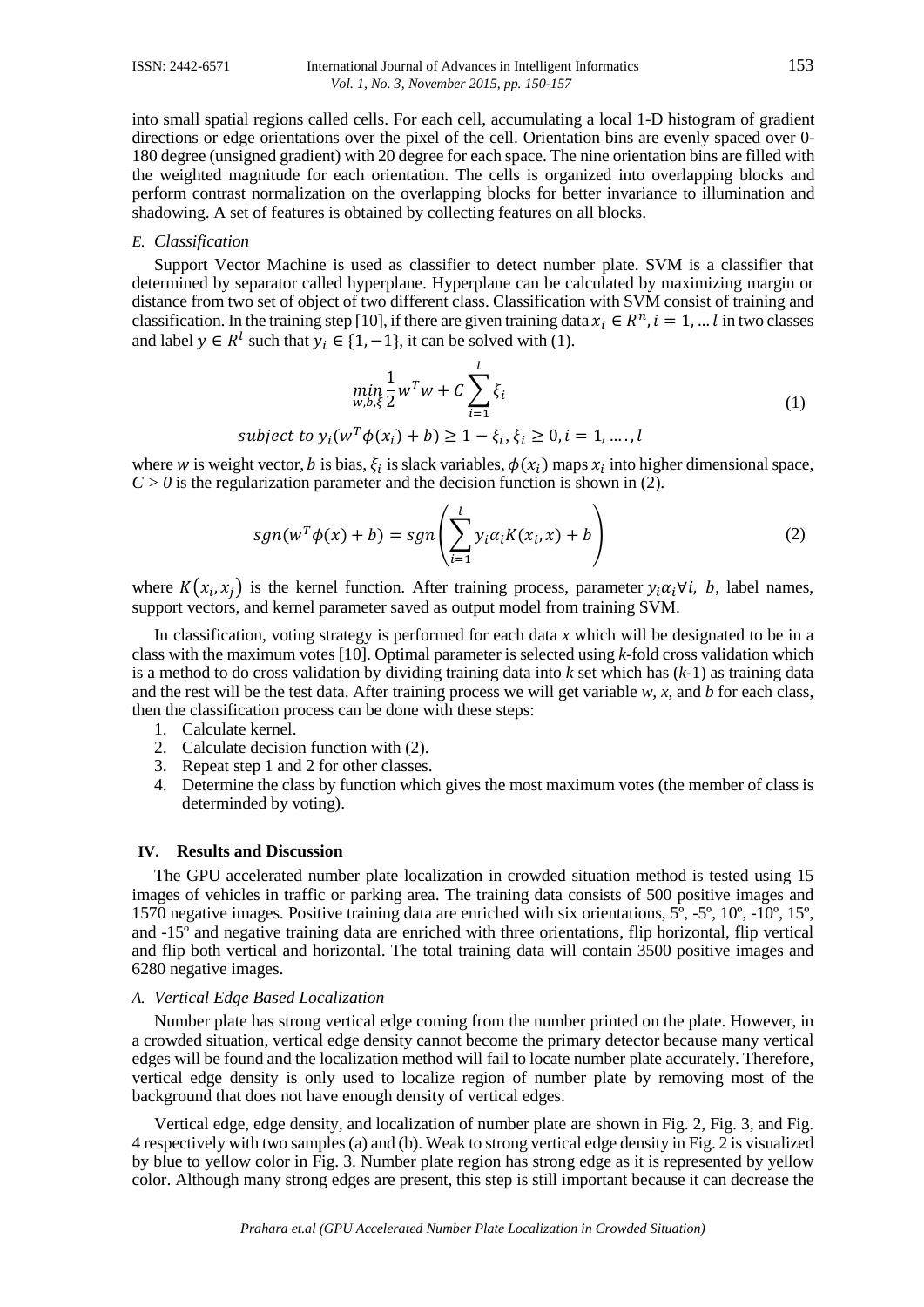false positive coming from classification by HOG+SVM as shown in Fig. 4. Blue rectangles marker in Fig. 4 indicate the predicted number plate by HOG+SVM and the red marker is the final marker obtained from the combination of vertical edge density and HOG+SVM.

GPU implementation of vertical edge based localization uses two filters, Sobel filter and box filter. Sobel filter with 3x3 kernel is used to extract vertical edge on image. Strong vertical edges are selected from vertical edges that have value greater than 128. A normalized box filter with 32x24 kernel is used to calculate density of vertical edge. Because of the large kernel, box filter is applied with separate kernel method to decrease the processing time in GPU. The high density of vertical edges is selected using threshold obtained from the sum of vertical edge values divided by total amount of nonzero values in the edge image.



# *B. Number Plate Localization*

HOG is extracted from the candidate number plate region using 64x24 detection window, 8x8 cell size, 16x16 block size, and 9 bin size with gamma correction. The detection window is coming from the fact that traffic image is usually taken from far distance. The minimum size of detection window is 64x24 that satisfies 3:1 ratio of number plate size, can be divided by HOG's cell size and it is greater than HOG's block size. Number plate and its HOG descriptor visualization are shown in Fig. 5 and Fig. 6 respectively with two samples (a) and (b). Total 504 features are extracted from number plate image. A linear support vector machine is used to classify number plate with parameters C is 2.5, termination criteria is  $10^5$ , and epsilon is 9.99 $E^{-7}$ . SVM is trained with 10-cross fold validation to obtain optimal parameter for number plate classification.





To overcome the various problems of number plate localization, the proposed method offers some solutions to minimize the problems. Multi-scale windows are applied from the original detection window to deal with various size of number plate. Although the method is implemented in GPU, there is still limit on how many detection windows can be applied to achieve real time detection with the given image size. When using our laptop with the given specification and the described test data the limit is 1.05. For illumination problem, HOG has its own mechanism to deal with illumination as mentioned in [7]. SVM is used to deal with tilted number plate and part of the number plate that is covered by another objects by including some samples of tilted number plate and partially covered number plate as training data. To increase the accuracy of number plate localization, number plate region must pass a hit threshold. The hit threshold means that an object must be detected more than twice by the multi-window detector to be considered as license plate.

Localization result is marked by red rectangles as shown in Fig. 7 with four samples (a), (b), (c) and (d). The method can detect number plates with various size, tilted number plates, and partially covered number plates as shown in Fig. 7. The blue marker indicates region predicted by HOG+SVM that does not pass the VED. Many false detections are removed by VED method (a, b, c, d) but in sample (d), the VED method removed actual number plate because of the lighting on the plate. The failure detection is mainly caused by non-standard number plate (b) and more than half of the plate covered by another object (d). Custom number plate is very common in many countries and it is quite hard to include its model in the training data because of the large variety of possibilities. The false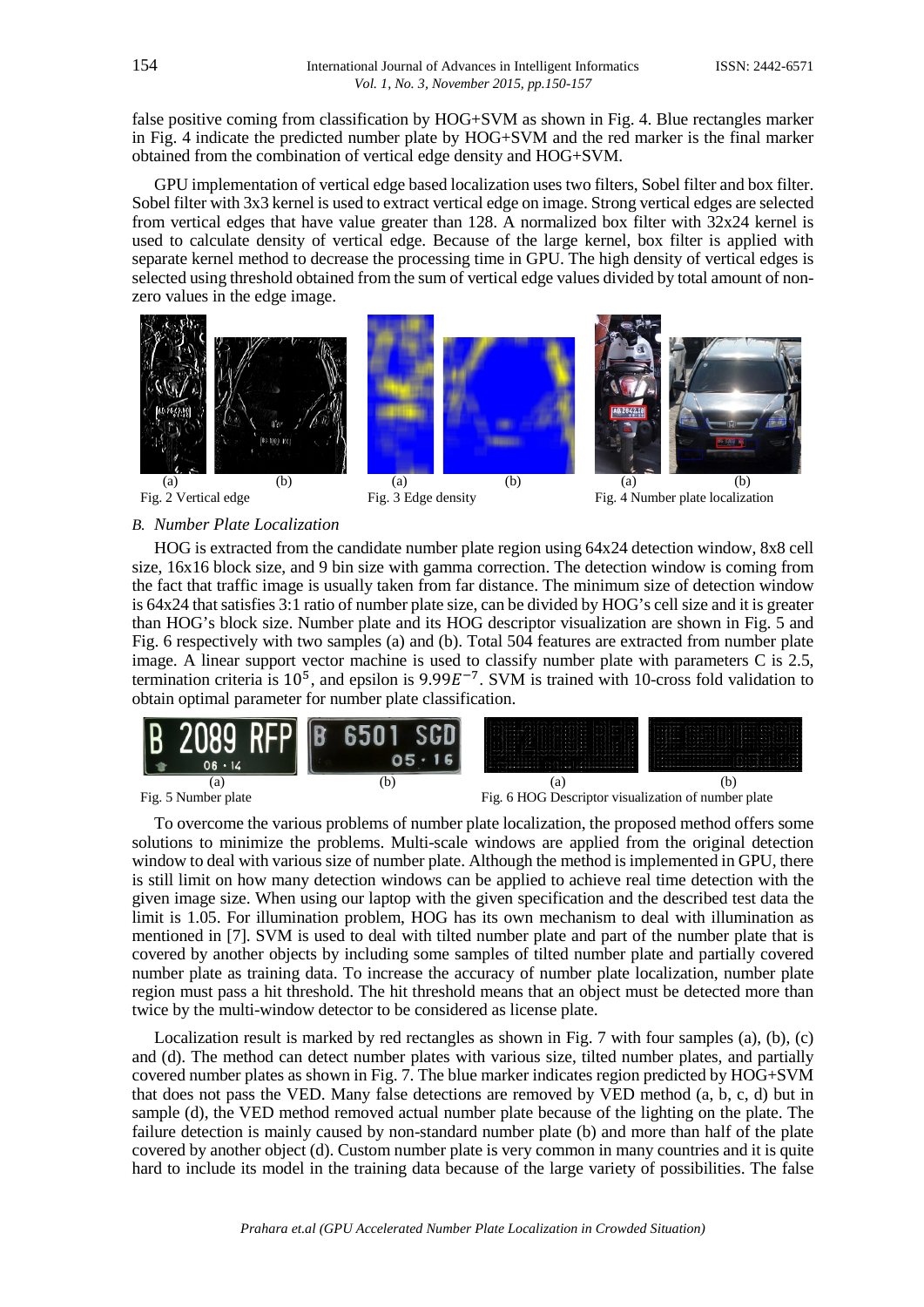positive is mainly caused by background texture that is similar to number plate such as background that contains letters (a).



Fig. 7 Detected number plate in test image (red rectangle)

The test data is 15 images of traffic or parking area. A set of positive test data and negative test data is extracted from 15 test images and classified using HOG+SVM to obtain the score and label used for evaluation. Because of the imbalance between positive and negative data test, AUC (Area Under Curve) and BAC (Balance Accuracy) are used for evaluation [11]. The ROC (Receiver Operating Characteristic) curve of proposed method is shown in Fig. 8. Performance of the method is shown in Table I and Table II where TP is true positive, FN is false negative, TN is true negative, and FP is false positive. Sensitivity is TP / (TP + FN), specificity is TN / (TN + FP), BAC is (sensitivity + specificity) / 2, and AUC is obtained from ROC. True Positive Rate (sensitivity) and False Positive Rate (1 – specificity) are used to draw the ROC curve.

ROC is calculated from classification scores, actual labels, and predicted labels of all test data. By changing the threshold with selected classification score, the predicted labels and actual labels are compared to calculate the TPR and FPR values. This step is repeated for every classification score of all test data. The AUC from ROC curve in Fig. 5 is 0.9883 and BAC is 0.9362. The result of evaluation is good because all score are close to 1 which means that the method predicted right number plate with a high chance.



| <b>Test</b><br>Data | Positive<br>Data | <b>Negative</b><br>Data | TP | FN | TN   | FP |
|---------------------|------------------|-------------------------|----|----|------|----|
| 15                  | 76               | 2639                    | 67 | a  | 2615 | 24 |

Table II. Performance evaluation of proposed NPL method

| ensitivitv  | .ecificity | 3AC | A TIC |
|-------------|------------|-----|-------|
| <b>VVIA</b> |            |     |       |

Fig. 8 ROC curve of proposed number plate localization method

#### *C. Processing Time*

GPU is used to accelerate the proposed NPL method in order to achieve real time detection. The processing time is tested 10 times to ensure the system is stable when processing the data. Processing time is plotted according to each test image resolution with blue line for CPU and red line for GPU. The average processing time of vertical edge based localization using Sobel and box filters is shown in Fig. 9(a). Average processing time of HOG+SVM with multi detection window is shown in Fig.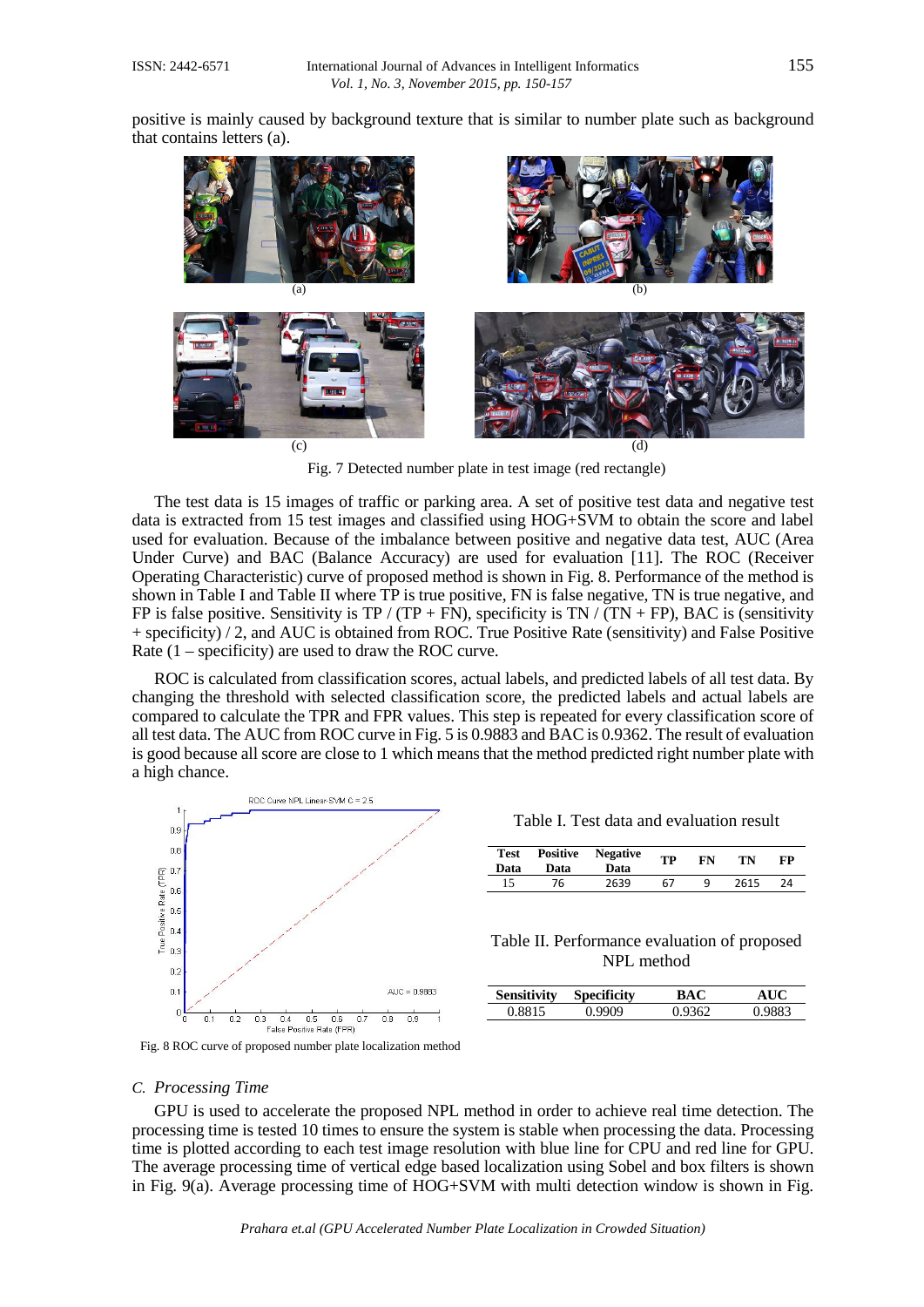9(b). The average total processing time of the proposed method is shown in Fig. 9(c). As shown in Fig. 9(c), GPU implementation of the proposed method is much faster (approximately 4x) than CPU implementation. The GPU performance is also more stable with increasing image resolution. On the largest test image with resolution 904 x 496, the total processing time of proposed NPL method is under 50ms or above 20 fps which can be considered as real time while total processing time of CPU is only 6 fps.



Fig. 9. Processing time comparison

#### **V. Conclusions**

The GPU accelerated number plate localization in crowded situation is proposed to localize number plate in a crowded situation. In a crowded situation, number plate can vary in size, illumination, orientation, and is often covered by other objects. The proposed method is designed to overcome these problems by using combination of vertical edge density and HOG (Histogram of Oriented Gradients) and SVM (Support Vector Machine) to localize the number plate. Vertical edge density alone cannot be used as primary detector because many edges would be found in a crowded situation. Therefore, combination of HOG+SVM is used to accurately localize the number plate from candidate number plate region extracted using vertical edge density method. The proposed method is evaluated using AUC (Area Under Curve) from ROC (Receiver Operating Characteristic) curve and BAC (Balance Accuracy). The evaluation shows good result with high AUC and BAC values. During future work, the proposed method can be further developed to localize custom number plate, highly covered number plate, and become part of the ANPR (Automatic Number Plate Recognition) system. The GPU performance also can be increased using more efficient algorithm for the filters and classifier.

#### **References**

- [1] M. Zahedi and S. M. Salehi, "License Plate Recognition System Based on SIFT Features," in *World Conference on Information Technology*, Istanbul, 2011.
- [2] V. Mai, D. Miao, R. Wang and H. Zhang, "An improved method for Vietnam License Plate location," in *2011 International Conference on Multimedia Technology (ICMT)*, Hangzhou, 2011.
- [3] P. Tarabek, "Fast license plate detection based on edge density and integral edge image," in *2012 IEEE 10th International Symposium on Applied Machine Intelligence and Informatics (SAMI)*, Herl'any, 2012.
- [4] A. M. Al-Ghaili, S. Mashohor, A. R. Ramli and A. Ismail, "Vertical-Edge-Based Car-License-Plate Detection Method," *IEEE Transactions on Vehicular Technology,* vol. 62, no. 1, pp. 26 - 38, 03 October 2012.
- [5] M. M. Dehshibi and R. Allahverdi, "Persian vehicle license plate recognition using multiclass Adaboost," *International Journal of Computer and Electrical Engineering,* vol. 4, no. 3, pp. 355 - 358, June 2012.
- [6] B. B. Singh and V. H. Deepthi, "Survey on Automatic Vehicle Number Plate Localization," *International Journal of Computer Applications,* vol. 67, no. 23, pp. 7 - 12, 2013.